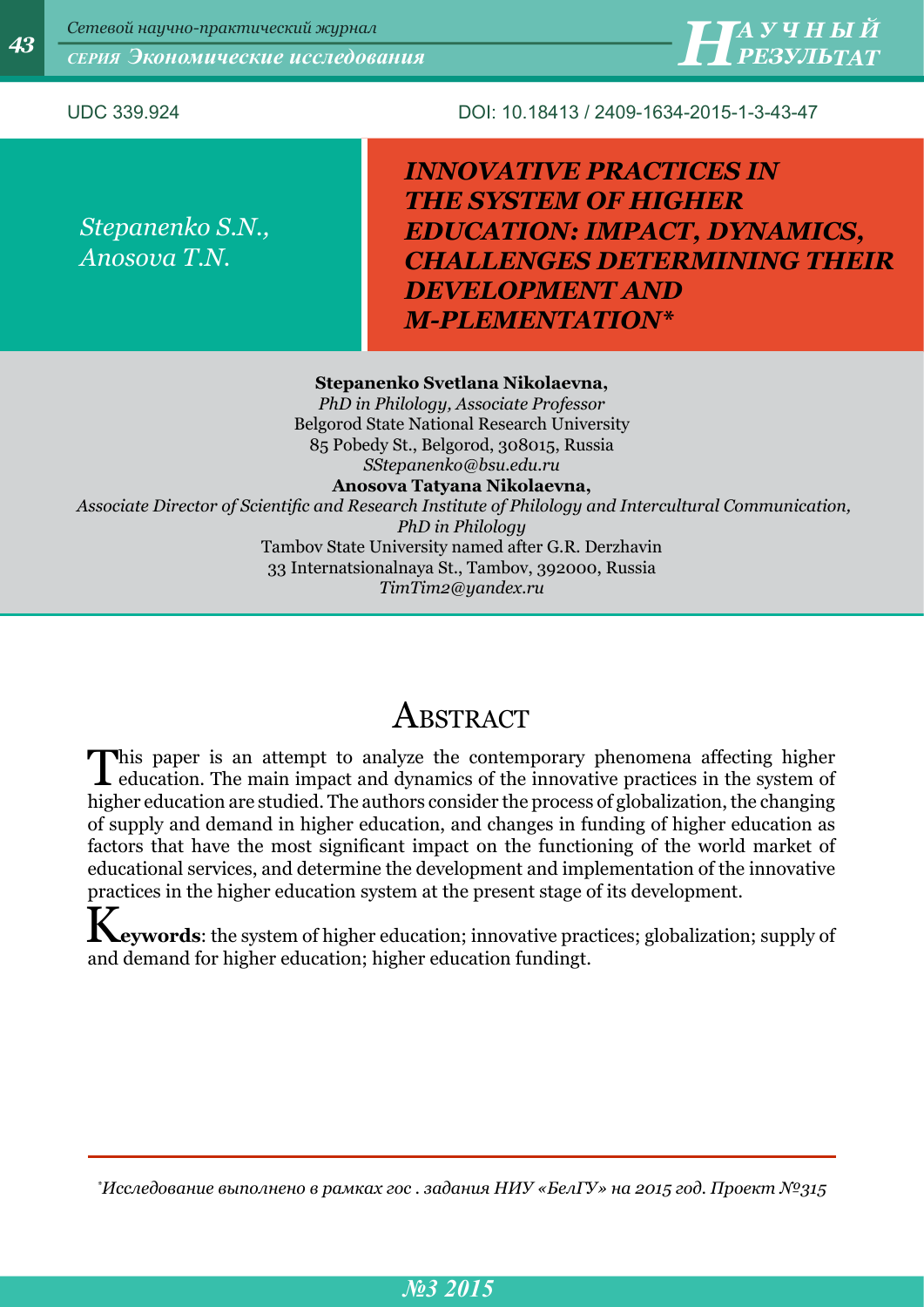*Сетевой научно-практический журнал СЕРИЯ Экономические исследования <sup>44</sup> Н А <sup>У</sup> Ч Н ЫЙ*



УДК 339.924 DOI: 10.18413 / 2409-1634-2015-1-3-43-47

*Степаненко С.Н., Аносова Т.Н.*

*ИННОВАЦИОННЫЕ ПРАКТИКИ В СИСТЕМЕ ВЫСШЕГО ОБРАЗОВАНИЯ: ВЛИЯНИЕ, ДИНАМИКА, ФАКТОРЫ, ПРЕДОПРЕДЕЛЯЮЩИЕ ИХ РАЗВИТИЕ И ВНЕДРЕНИЕ\**

### **Степаненко Светлана Николаевна,**

*доцент, кандидат филологических наук, доцент* Белгородский государственный национальный исследовательский университет ул. Победы, 85, 308015, г. Белгород, Россия *SStepanenko@bsu.edu.ru*

### **Аносова Татьяна Николаевна,**

*помощник директора научно-исследовательского института филологии и межкультурной коммуникации, кандидат филологических наук* Тамбовский государственный университет им. Г.Р. Державина ул. Интернациональная, 33, 392000, г. Тамбов, Россия *[TimTim2@yandex.ru](mailto:TimTim2@yandex.ru)*

## АННОТАЦИЯ

Настоящая статья представляет собой попытку анализа явлений, оказывающих влияние на систему высшего образования. Изучаются влияние и динамика инновационных практик в системе высшего образования. Процесс глобализации, изменение спроса и предложения в сфере высшего образования, а также изменения в финансировании высшего образования рассматриваются как факторы, оказывающие наиболее существенное влияние на функционирование мирового рынка образовательных услуг, и определяющие развитие и внедрение инновационных практик в системе высшего образования на современном этапе его развития.

K**лючевые слова:** система высшего образования; инновационные практики; глобализация; предложение и спрос на высшее образование; финансирование высшего образования.

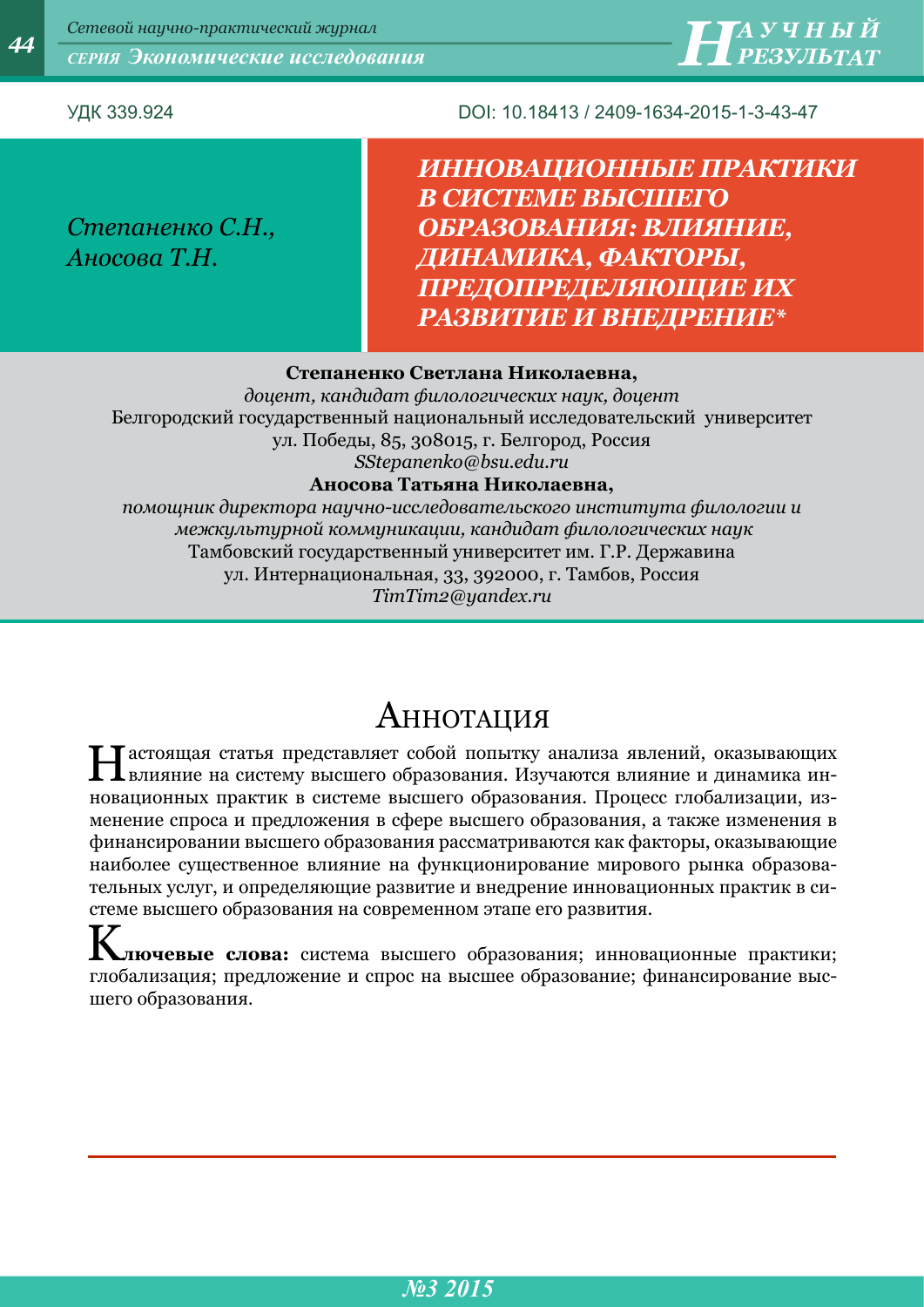**Introduction.** In meeting the objectives of the Europe 2020 Strategy aimed at supporting the projects enhancing the quality and innovativeness of learning and teaching, developing new curricula, building bridges between the different sectors of education and fostering more intense forms of cooperation to achieve the modernization objectives, including a better exploitation of the open education resources, European institutions assigned a central role to higher education [4]. It should be noted that there is an unprecedented demand for higher education, as well as an increased awareness of its vital importance for sociocultural and economic development. More than that, the system of higher education at the international arena is a separate branch of the global economy which can be characterized by the high rates of development [7]. The European Commission, in particular, stressed the importance of higher education as a key enabler of sustainable and inclusive growth.

Nowadays higher education faces great challenges and difficulties related to equity of conditions to access into and during the study course, enhancement of quality in teaching, research and services, relevance of programmes, employability of graduates, etc. [9]. This study aims in particular to contribute to a better understanding of the recent developments affecting higher education and determining the development and implementation of the innovative practices.

**Main Part.** The development and implementation of innovations in higher education systems have an impact on all the systems elements of higher education system: components, relationships and functions. At the components level, a wide range of direct and indirect, individual and institutional actors are influenced by these innovations. At the relationships level, the most important effects are due to cooperation, networking and increased mobility, which may alter traditional relationships among actors or introduce new ones. At the functions level, the most significant impact is observed on the education function, and a more limited, but growing impact is observed on the research and engagement functions. This may be seen just as a manifestation of the early stage at which many of the innovative practices find themselves, rather than an effect of a minor importance of the innovation [2, 85-86].

According to the Study on Innovation in Higher Education: Final Report there are three dynamics which appear to be most significant within an innovative higher education system:

As innovation diffuses within the higher education system and touches every element of a higher education institution, the innovation process needs to be better managed;

There is a reciprocal nature of change within an innovative higher education system: the system elements (components, relationships and functions) have an impact on the success of the innovation, while the success of the innovation induces further changes in the system elements;

The change induced in a higher education innovation system by the innovative practices is not of a radical nature, but is rather slow and incremental, i.e. many innovation practices do not radically modify the traditional higher education institutions' functions; on the contrary, they provide new ways of doing traditional things that respond more efficiently to changing requirements in higher education [2, 87].

The main challenges the higher education sector faces across the globe and that are driving innovation in this sector are:

1) globalization pressures;

2) changing of supply of and demand for higher education;

3) changes in higher education funding.

Globalization has been identified as a crucial challenge for the higher education sector. Challenges from the globalization process are connected with the fact that globalization has brought with it a weakening of national system boundaries, changing criteria of excellence, fiercer than ever competition among higher education institutions to recruit international students, imperative need to achieve global recognition for courses and qualifications and increased cross‐border operations by using technology as a 'disruptive enabler' [1].

The challenges connected with changing supply of and demand for higher education come from 'supply-side' developments, which enable new services to be provided, as well as existing ones to be improved. In fact they arise especially from the use of new teaching and learning technologies. For instance, online learning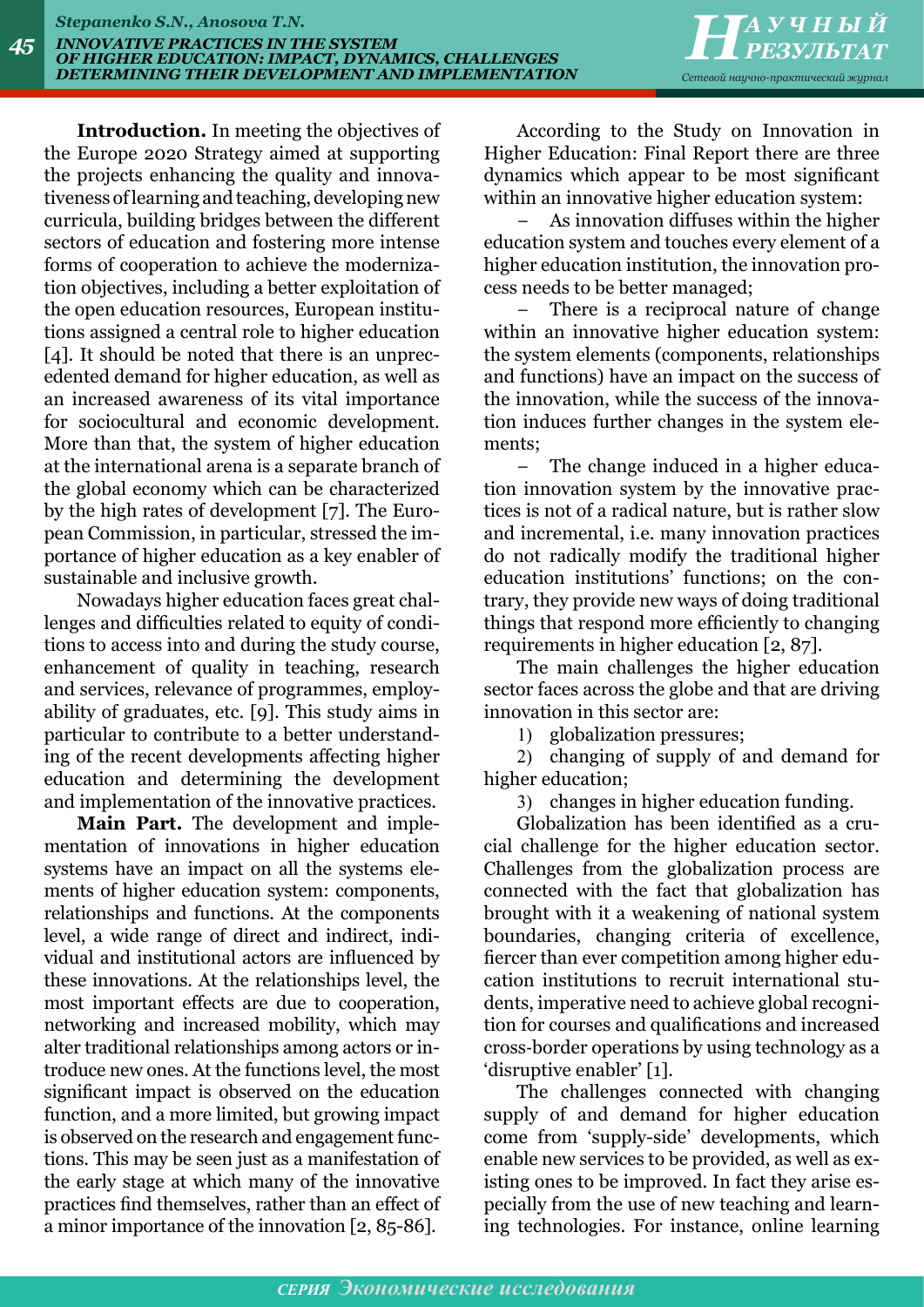*РЕЗУЛЬТАТ Сетевой научно-практический журнал*

environments have been growing on the side of traditional learning environments and in some instances have started to replace them. The demand side is undergoing substantial changes as well. These include the changing students' financial circumstances, the need of many to combine paid work or domestic duties with their study, anxieties about employment opportunities, changing preferences for subjects of study, study methods, the extent of engagement with the non-academic features of university life [8] and changing lifestyles, influenced for instance by widespread use of social media [5].

The challenges of funding are creating considerable uncertainty within many countries and institutions. In recent years, in the context of the economic crisis, particularly, increasing education costs and declining public funding have created difficulties for many higher education institutions. In the USA, for example, the cost of receiving a college degree has continued to grow. Thus, as student debt in the USA in 2012 went above \$1 trillion, with the average debt per student standing at more than \$25,000 [3]. However, if government funding for public education has declined in many countries, in turn, private investors now seem ready to provide education technology companies with the type of capital that has typically been reserved for consumer businesses. In responding to a changing funding situation, higher education must either find ways of cutting costs or of generating additional revenue, or both. This implies looking at how current activities are being performed and finding new ways of doing them, as well as undertaking new activities, possibly for new markets [6].

Financing of higher education require the development of appropriate planning and policy-analysis capacities and strategies, based on partnerships established between higher education institutions and state and national planning and co-ordination bodies, so as to secure appropriately streamlined management and the cost-effective use of resources. Higher education institutions should adopt forward-looking management practices that respond to the needs of their environments. Higher education institutions must be given autonomy to manage their internal affairs, but with this autonomy must come clear and transparent accountability to the

government, parliament, students and the society. Today, when we are living in knowledge societies the higher education institutions not only have a central role in such societies, but their role is also evolving rapidly. In order to adapt to changing circumstances, meet new challenges, and contribute substantially to the societies of which they are an important part, higher education institutions are required to innovate at a pace and on a scale not previously experienced in their long histories. In other words, in a world undergoing rapid changes, there is a perceived need for a new vision and paradigm of higher education, which should be student-oriented, calling in most countries for in-depth reforms and an open access policy so as to cater for ever more diversified categories of people, and of its contents, methods, practices and means of delivery, based on new types of links and partnerships with the community and with the broadest sectors of society.

Higher education institutions should educate students to become well informed and deeply motivated citizens, who can think critically, analyze problems of society, look for solutions to the problems of society, apply them and accept social responsibilities. To achieve these goals, it may be necessary to recast curricula, using new and appropriate methods, so as to go beyond cognitive mastery of disciplines. New pedagogical and didactical approaches should be accessible and promoted in order to facilitate the acquisition of skills, competences and abilities for communication, creative and critical analysis, independent thinking and team work in multicultural contexts, where creativity also involves combining traditional or local knowledge and know-how with advanced science and technology. These recast curricula should take into account the specific cultural, historic and economic context of each country. The teaching of human rights standards and education on the needs of communities in all parts of the world should be reflected in the curricula of all disciplines, particularly those preparing for entrepreneurship. Academic personnel should play a significant role in determining the curriculum. New methods of education will also imply new types of teaching-learning materials. These have to be coupled with new methods of testing that